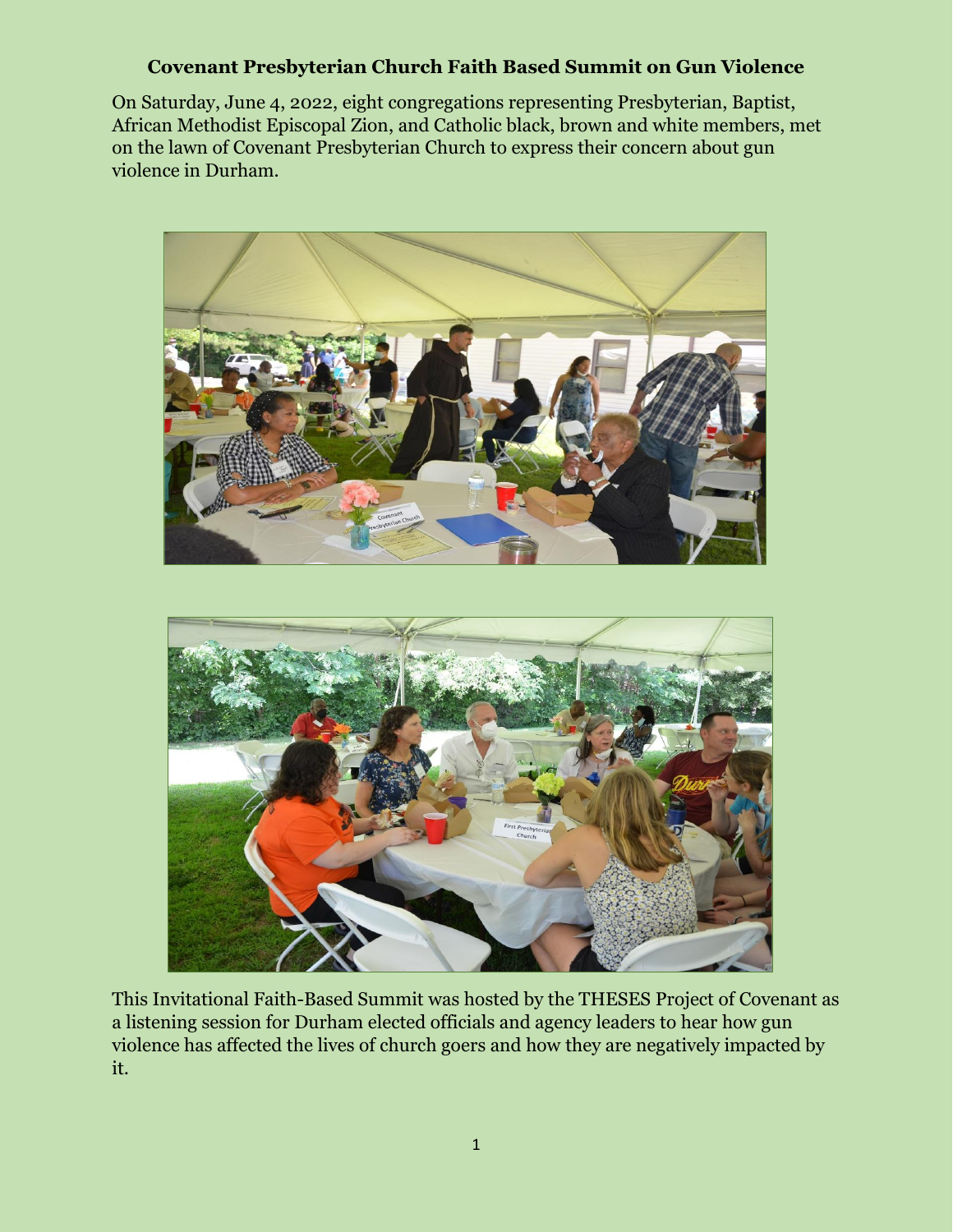

Several issues were raised to urge people to take action to vote out lawmakers who stand in the way of gun safety measures such as red flag laws, background checks, raising the gun ownership age to 21, and banning assault rifles. There was also urgent testimony given on how gun violence has affected the youth of Durham. It also relates to where and how people live, their education, their mental and physical health and their economic survivorship.